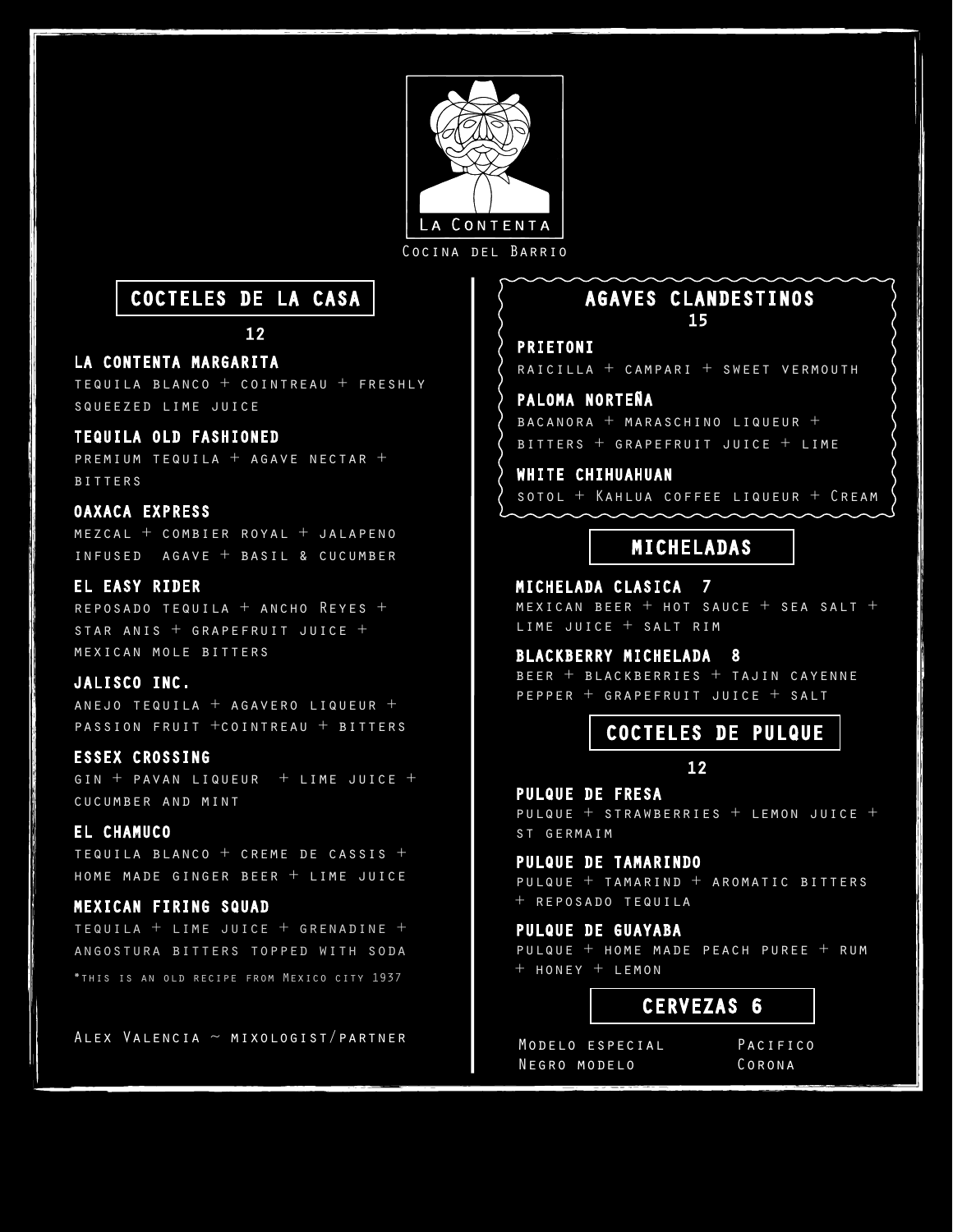



### GUACAMOLE TRADICIONAL 10

mashed avocados, pico de gallo, served with tortilla chips

## GUACAMOLE TOPPINGS .50 EACH

cotija cheese, pomegranate seeds, pumpkin seeds, bacon bits

## TOSTADA DE CANGREJO 11

sweet blue crab meat, celery root puree, chile de arbol, crispy kale

#### AGUACHILE 11

shrimp carpaccio, cucumber, onion, serrano pepper, orange and LEMON JUICE

#### COCTEL DE CAMARONES 11

shrimp cooked in a bonito broth infused with guajillo pepper, pico de gallo, avocado, and crackers

### ENSALADA DE NOPALES 10

grilled cactus pad, tomato, avocado, tortilla chips, cotija cheese, tomatillo vinaigrette

#### ENSALADA CAESAR 10

romaine, Parmesan cheese, garlic croutons, anchovy mayonnaise sauce

#### LA CONTENTA NACHOS 10

tortilla chips, black beans, poblano cheese sauce, pico de gallo, monterrey and cheddar cheese

#### QUESO FUNDIDO 11

goat cheese and monterrey jack cheese fondue, roasted red pepper, chile piquin, black olive tapenade, flour tortillas

#### PORK RILLETTES 11

shredded pork butt and belly, serrano tomatillo salsa, toast

#### FISH TACO 11

tempura sole fish, pico de gallo, cole slaw, chipotle aioli